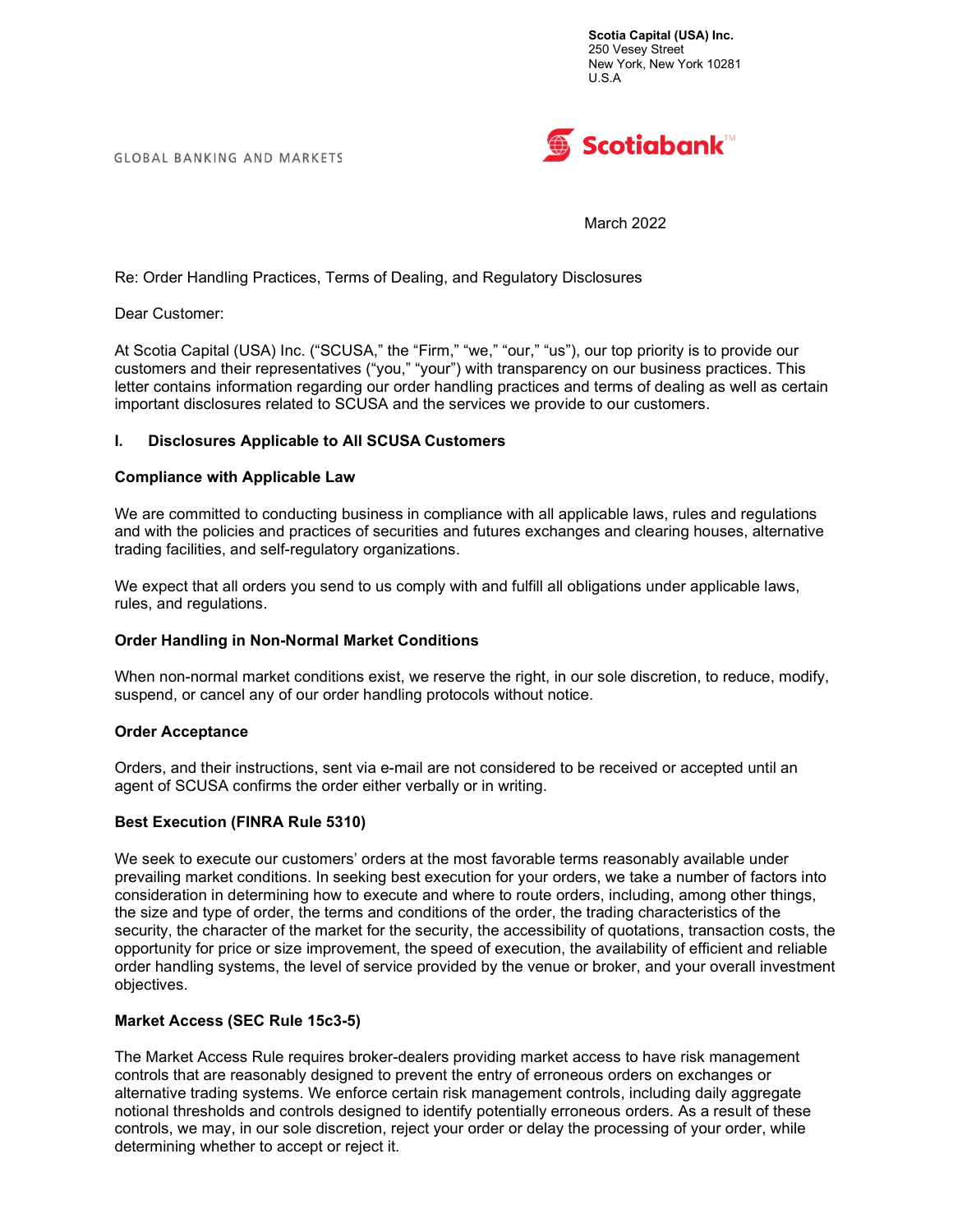#### **GLOBAL BANKING AND MARKETS**



For details concerning controls applied to your orders, please contact your SCUSA sales representative.

## Access and Use of Customer Information

Protecting the confidentiality and security of customer order, execution, position, revenue, and related information ("Customer Information") is an important part of how we conduct our business, and we have implemented controls that are reasonably designed to protect such information. We may use Customer Information for a variety of purposes, including customer coverage, supervision, risk management, liquidity provision, and business strategy, and may disclose such information in connection with our regulatory obligations, customer instructions, and normal course brokerage functions. We may also use or disclose aggregated and anonymized Customer Information for internal purposes as well as in connection with products and services.

#### Phone Recording

Certain telephone lines in our sales and trading departments are recorded. Please note that these recordings may be made with or without the use of a spoken warning, tone, or similar notification.

### Disclosure of Financial Condition (FINRA Rule 2261)

Upon request, we are required to make available to inspection by any bona fide regular customer the information relative to our financial condition as disclosed in our most recent balance sheet prepared either in accordance with our usual practice or as required by any state or federal securities laws, or any rule or regulation thereunder. SCUSA's most recent Statement of Financial Condition may be found at http://www.gbm.scotiabank.com/AboutUs/AB\_Global\_Presence.htm#.

### SIPC Information (FINRA Rule 2266)

SCUSA is a member of the Securities Investor Protection Corporation ("SIPC"). Customers may obtain information about SIPC, including the SIPC brochure, by contacting SIPC at www.sipc.org or (202)371-8300.

### Investor Education and Protection Information (FINRA Rule 2267)

BrokerCheck provides investors with the ability to research the professional backgrounds, business practices, and conduct of FINRA-registered brokerage firms and brokers. In connection with this program, investors may call the BrokerCheck Hotline at (800)289-9999 and/or visit the FINRA website at http://brokercheck.finra.org/Search/Search. An investor brochure that includes information describing the FINRA BrokerCheck Program is available from either of these sources.

### Business Continuity Plan (FINRA Rule 4370)

We maintain a business continuity plan with established procedures in the event of an emergency or significant business disruption. Information regarding SCUSA's Business Continuity Plan may be found at https://www.gbm.scotiabank.com/content/dam/gbm/import/pdfs/legal/us-policies-anddisclosures/regulatory/SCUSA-BCP-Disclosure-Document.pdf.

# Customer Complaints (FINRA Rule 4530)

We endeavor to investigate any customer complaint promptly. We are required to promptly report to FINRA no later than 30 calendar days after we know or should have known of the existence of a written customer complaint involving allegations of theft or misappropriation of funds or securities or of forgery. Customer complaints or inquiries related to any SCUSA matter may be directed to the following address: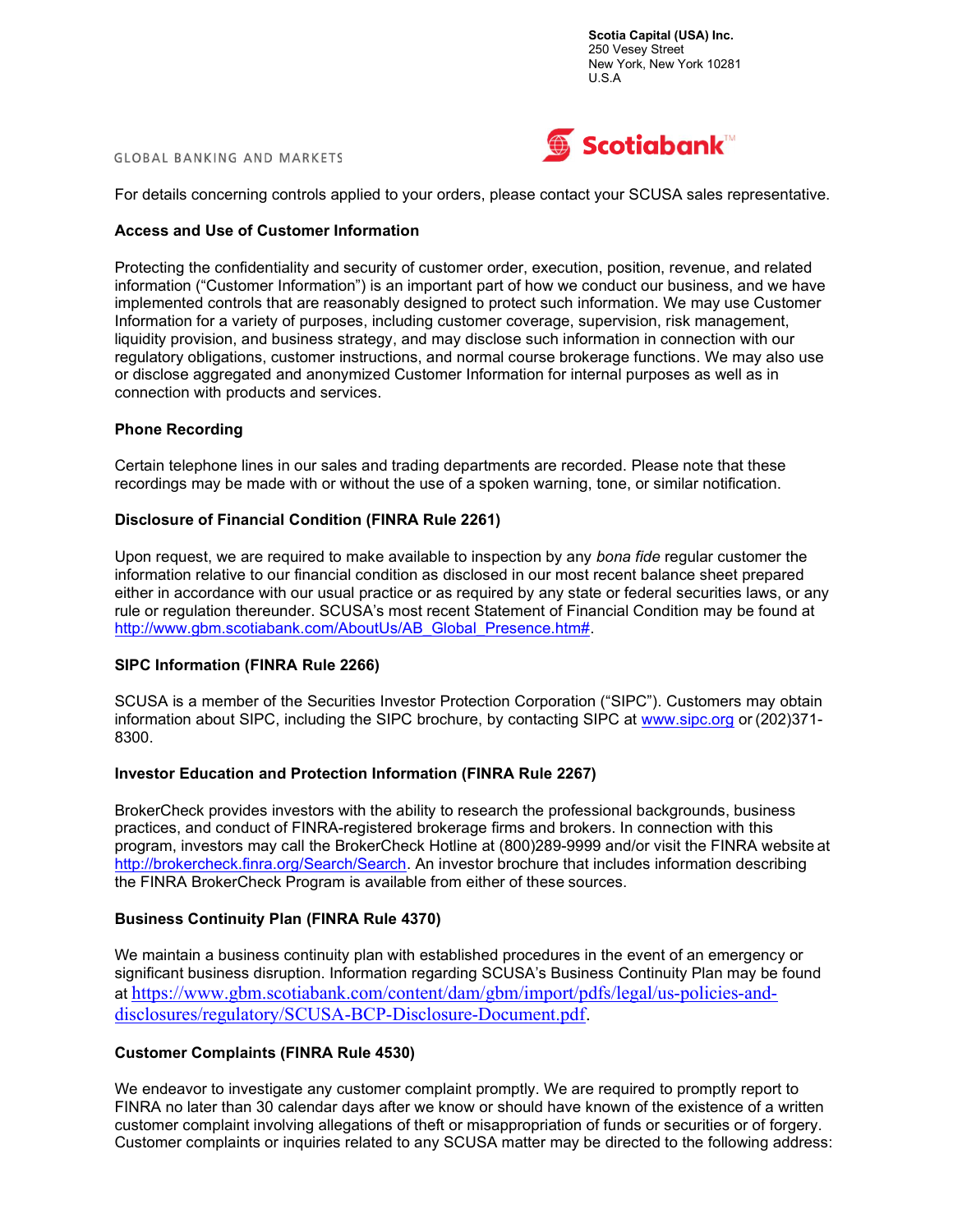

**GLOBAL BANKING AND MARKETS** 

Karen Wendell Chief Compliance Officer Scotia Capital (USA) Inc. 250 Vesey Street New York, NY 10281 E-Mail – karen.wendell@scotiabank.com Telephone Number – (212) 225-5376

# Desk Commentary

Our sales and trading personnel may produce and distribute written commentary based on their observations of market activity or news, which may include trade ideas ("Desk Commentary"). Desk Commentary produced by sales and trading personnel is intended for institutional investors. Desk Commentary is not research and customers should assume that Desk Commentary is not independent of the Firm's proprietary interests. SCUSA and its affiliated companies trade, and will continue to trade, the securities covered in Desk Commentary for their own account and on behalf of other customers. Such trading interests may be contrary to, or entered into in advance of distributing, the Desk Commentary.

# II. Disclosures Applicable to SCUSA Equities Customers

# Not Held Orders

A "not held" order is one in which you have granted us price and time discretion. Orders accepted on behalf of our institutional customers will be handled on a "not held" basis, unless affirmatively stated by you to handle your order according to specific terms and conditions, (i.e., a "held" order as identified below. A "not held" designation provides us greater flexibility in the manner in which that order is executed by allowing us to take into consideration several factors, including for example, the size of the order relative to the liquidity in the market, the relative urgency for execution, special order instructions relating to representing a certain percentage of volume in the market, benchmarking agency executions to the market volume weighted average price, and requests for capital commitment all of which may have an impact on how your order is executed. Furthermore, it is possible that all or part of a "not held" order may not be displayed in a public quotation system. Consequently, some "not held" orders may be executed at prices that are inferior to prices received by other customer orders.

Orders handled electronically will be executed on a "not held" basis. For example, all orders routed by us to trading algorithms will be handled on a "not held" basis, unless marked otherwise. Where a conflict arises between an order that is designated as "held," but also contains explicit order instructions to be "worked," or is designated to be executed electronically, we reserve the right to treat the order as "not held."

## Held Orders

A "held" order is one in which you instruct us to immediately submit your order for execution and which obligates us to execute your market order immediately at the then prevailing market price or your limit order at your limit price (or better).

## Guaranteed Orders

A "guaranteed order" is one in which we have agreed to execute, as principal, a trade with you in a specified or unknown security at a price based on an agreed-upon benchmark or other pricing formula, such as the closing price or volume-weighted average price of the security. When we accept a guaranteed order, we may also engage in hedging, facilitation or other risk-mitigating trading activity, which could potentially impact the market for the security involved in the transaction. When engaging in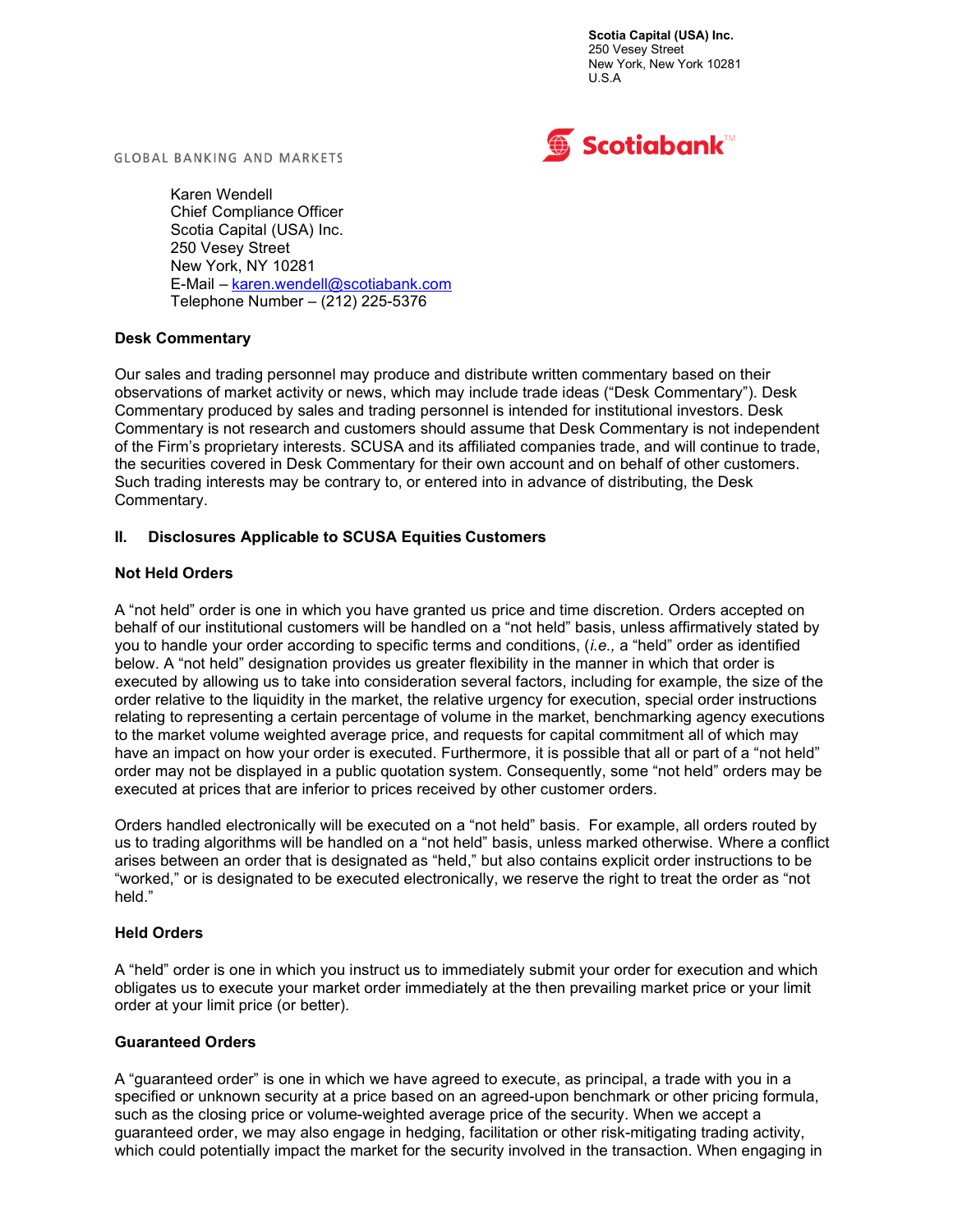



such activity, however, we are committed to executing your orders in a manner that does not compromise your interests or advance our interests ahead of yours.

### Order Routing Information (SEC Rule 606)

Brokers-dealers that route customer orders in certain equity and option securities are required to disclose certain information regarding these orders on a quarterly basis. Upon your request, we will disclose to you the identity of the venue or broker to which any of your orders were routed for execution in the preceding six months, whether those orders were directed or non-directed orders, and the time of any transactions that resulted from those orders. Please contact your sales representative to request an individualized report.

We have contracted with a vendor, IHS Markit, to prepare and display statistical reports for SCUSA. To view SCUSA's SEC Rule 606 Reports on Routing of Customer Orders, visit the IHS Markit website at: https://mta.ihsmarkit.com/app-v2/public-reportlibrary/public-report-library-view/Scotia%20Capital%20%28USA%29%20Inc/248

### Payment for Order Flow (SEC Rule 607)

We are required by the SEC to disclose to new customers, and annually to all customers, our policies regarding the practice of receiving "payment for order flow." The SEC generally defines "payment for order flow" to include any cash or non-cash compensation received by a broker-dealer from another broker-dealer, national securities exchange, registered securities association, or exchange member in return for sending customer orders to such entities for execution.

In order to obtain best execution, we route customer orders in equity securities to national securities exchanges, alternative trading systems, broker-dealers and other market centers. We may receive compensation in the form of rebates for routing orders to particular broker-dealers or market centers for execution. This does not impact our policy to route customer orders where we determine the orders will receive best execution.

### Order Protection Rule (SEC Regulation NMS Rule 611)

The Order Protection Rule establishes intermarket price protection against trade-throughs for all NMS stocks (broadly, exchange listed securities other than options) by restricting the execution of trades on automated trading centers at prices inferior to the protected quotes displayed by other automated trading centers. A "trade-through" occurs when a market participant executes an agency or principal order during regular market hours at a price that is worse than the protected quotes displayed by these trading centers.

Consequently, when executing your order in an NMS stock, we are prohibited from effecting transactions at prices that are lower (higher) than the best bids (offers) in the market, without first satisfying the betterpriced protected quotes. The Order Protection Rule contains several exceptions that permit the execution of trades at prices that would otherwise constitute a trade-through. In the absence of another exception, we will simultaneously route one or more intermarket-sweep limit orders ("ISOs"), as necessary, to execute against the full displayed size of any superior priced protected bid or offer. In general, we will provide customers with the automatic ISO executions priced better than an agreed upon trade price. However, if you prefer to receive one execution at the agreed upon price rather than the fills generated through the ISO routed, please notify your SCUSA sales representative to document your consent on an order-by-order basis.

### Large Trader Reporting (SEC Rule 13h-1)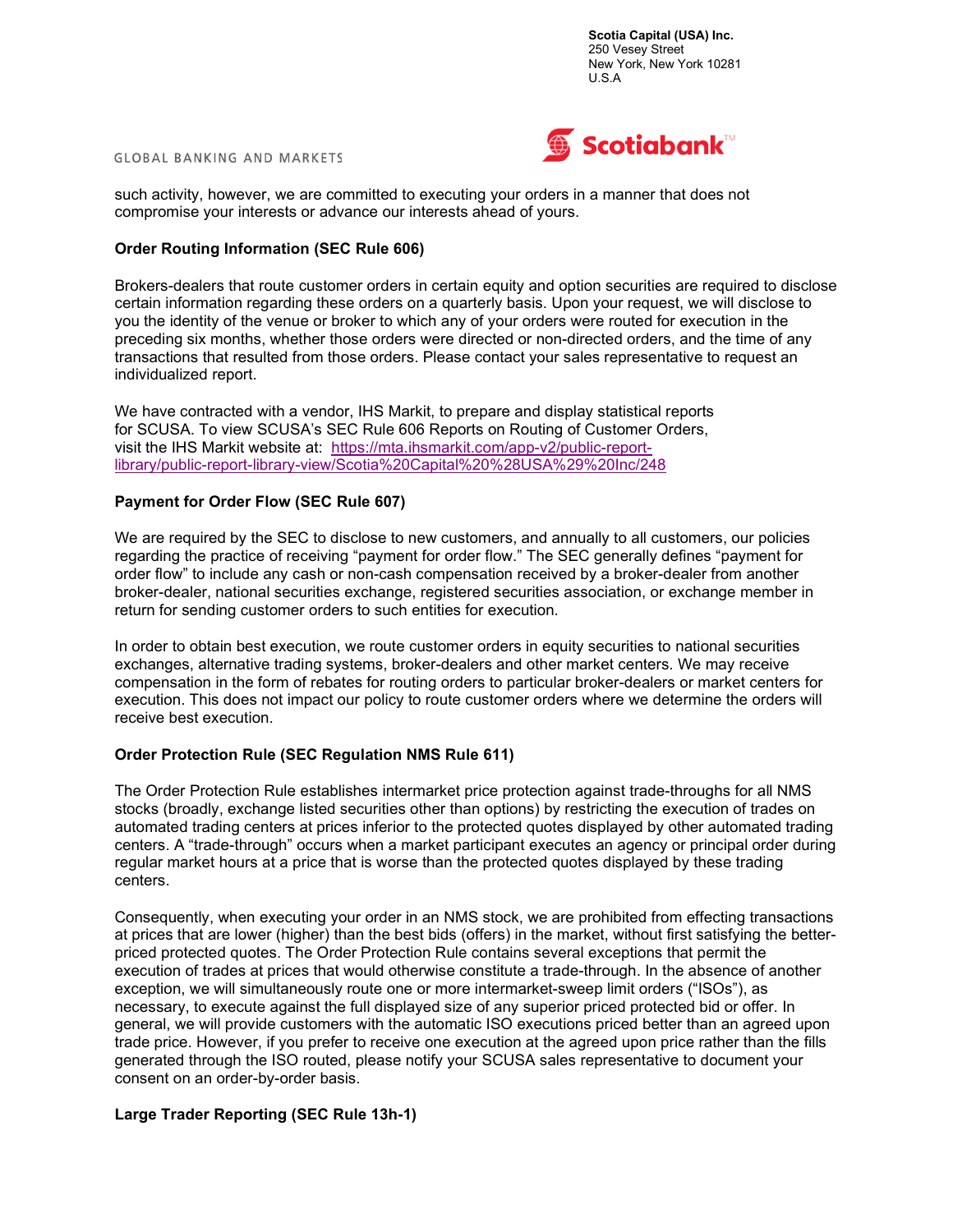**GLOBAL BANKING AND MARKETS** 



Customers who have registered as large traders are required to notify SCUSA and provide their large trader identification numbers ("LTID"). We have a responsibility to monitor our customers' accounts for compliance with the large trader registration requirement. As a result, we monitor and keep records of the activity of any customers we know or have reason to know is a large trader based on that customer's transactions, and we are obligated to report large trader transaction information to the SEC upon request. If your activity exceeds the large trader activity level, we will notify you of your potential obligations under SEC Rule 13h-1.

# Extended Hours Trading Risk Disclosure (FINRA Rule 2265)

Under extended hours trading ("EHT"), customers have the ability to trade securities either before or after regular market hours, which are 9:30 a.m. to 4:00 p.m. Eastern Standard Time. Participating in EHT entails several material risks, which may include the following:

- 1. Risk of Lower Liquidity: Liquidity refers to the ability of market participants to buy and sell securities. Generally, the more orders that are available in a market, the greater the liquidity. Liquidity is important because with greater liquidity it is easier for investors to buy or sell securities, and as a result, investors are more likely to pay or receive a competitive price for securities purchased or sold. There may be lower liquidity in EHT as compared to regular market hours. As a result, your order may only be partially executed, or not at all.
- 2. Risk of Higher Volatility: Volatility refers to the changes in price that securities undergo when trading. Generally, the higher the volatility of a security, the greater its price swings. There may be greater volatility in EHT than in regular market hours. As a result, your order may only be partially executed, or not at all, or you may receive an inferior price in EHT than you would during regular market hours.
- 3. Risk of Changing Prices: The prices of securities traded in EHT may not reflect the prices either at the end of regular market hours, or upon the opening the next morning. As a result, you may receive an inferior price in EHT than you would during regular market hours.
- 4. Risk of Unlinked Markets: Depending on the EHT system or the time of day, the prices displayed on a particular EHT system may not reflect the prices in other concurrently operating EHT systems dealing in the same securities. Accordingly, you may receive an inferior price in one EHT system than you would in another EHT.
- 5. Risk of News Announcements: Normally, issuers make news announcements that may affect the price of their securities after regular market hours. Similarly, important financial information is frequently announced outside of regular market hours. In EHT, these announcements may occur during trading, and if combined with lower liquidity and higher volatility, may cause an exaggerated and unsustainable effect on the price of a security.
- 6. Risk of Wider Spreads: The spread refers to the difference in price between what you can buy a security for and what you can sell it for. Lower liquidity and higher volatility in EHT may resultin wider than normal spreads for a particular security.
- 7. Risk of Lack of Calculation or Dissemination of Underlying Index Value or Intraday Value: For certain products, an updated underlying index value or intraday indicative value may not be calculated or publicly disseminated in EHT. Since the underlying index value and intraday indicative value are not calculated or widely disseminated during EHT, an investor who is unable to calculate implied values for certain derivative securities in those trading sessions may be at a disadvantage to market professionals. Additionally, securities underlying the indexes or portfolios will not be regularly trading as they are during RHT, or may not be trading at all. This may cause prices during EHT to not reflect the prices of those securities when they open for trading.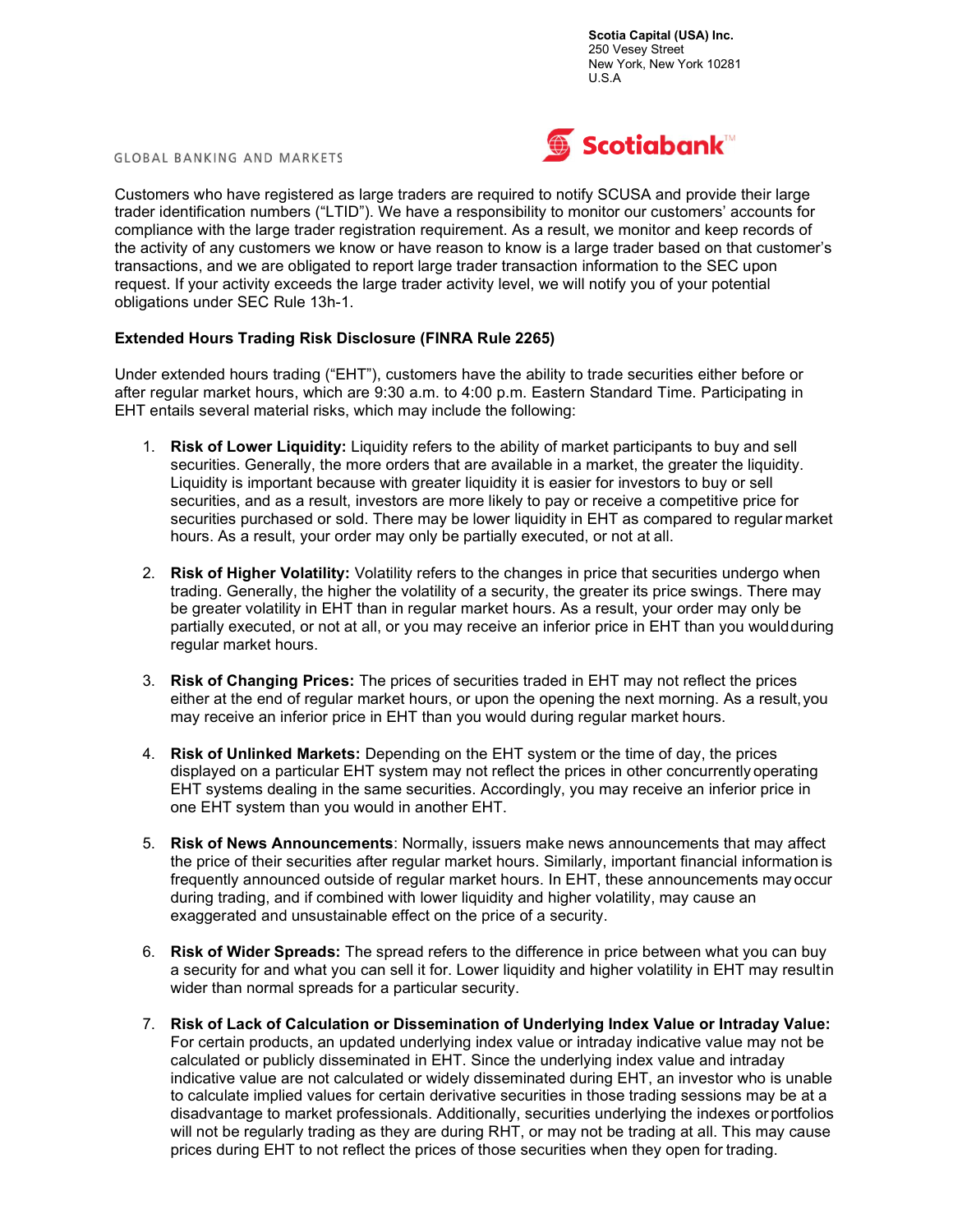



- 8. Orders: Orders entered for execution outside of regular hours trading ("RHT") must be specifically designated as such and will not carry over from regular trading sessions unless SCUSA and you specifically agree to the contrary. Orders not executed by the close of the nonregular trading session on the day that SCUSA receives them will be cancelled, unless SCUSA and you specifically agree to the contrary.
- 9. Handling of Orders: We will attempt to have all orders received by it for execution outside of RHT executed in a timely manner. However, because the bid and offer prices of orders reflected in quotations outside of RHT are subject to change, there is no guarantee that your orders will be executed. In addition, delays or failures in communications or other computer system problems may cause delays in, or prevent, the execution of orders. As with orders entered during the regular trading sessions, you agree that we may deliver your order to an electronic communication network or other alternative trading system that, although operated independently of SCUSA, may have SCUSA or one of its affiliates as an equity investor. In addition, SCUSA and one or more of its affiliates may decide to display orders or to trade with limit orders displayed by us on your behalf. These affiliates may operate independently of SCUSA.
- 10. Cancellation or Change Requests: You may attempt to change or cancel orders placed outside of RHT at any time so long as they have not been executed. Due to the risk of communication delays, it is possible that all or a portion of such orders may be executed before the change or cancellation request is processed. Unless SCUSA and you specifically agree to the contrary, you cannot change an order entered outside of RHT to a regular trading session order, and all unexecuted orders placed outside of RHT will be cancelled at the close of the trading session, on the day that we receive them.
- 11. Trade Settlement: The trade date for orders entered outside of RHT will be the date of order execution. Such trades will normally settle in accordance with the customer settlement time applicable to the market in which orders were executed.

## Front Running of Block Transactions (FINRA Rule 5270)

SCUSA and its affiliates are prohibited from trading for Firm accounts when the Firm has material, nonpublic information concerning an imminent customer block transaction. The prohibition applies to any equity security, fixed income security, option, derivative, security-based swap or other financial instrument overlying a security that is the subject of an imminent block transaction.

We may trade principally for the Firm's own account for the purpose of fulfilling, or facilitating the execution of the customer block order. The trading may include hedging, block positioning, or engaging in transactions in related financial instruments (which include options or derivatives) that fulfill or facilitate your block transaction. When engaging in such hedging or positioning activity, we will make every effort to minimize any potential market impact and obtain the best possible prices for your orders.

## Prohibition Against Trading Ahead of Customer Orders (FINRA Rule 5320)

FINRA Rule 5320 generally prohibits a member firm that accepts and holds a customer order from trading for its own account at terms that would satisfy the customer order, unless the member immediately thereafter executes the customer order at the same or better price than it traded for its own account. While the rule applies broadly to all types of customers and order sizes, it provides the below listed exemptions that permit us to trade for the Firm's own account ahead of customer orders. Please note that consistent with existing regulatory guidance, FINRA Rule 5320 is not applicable to not-held orders.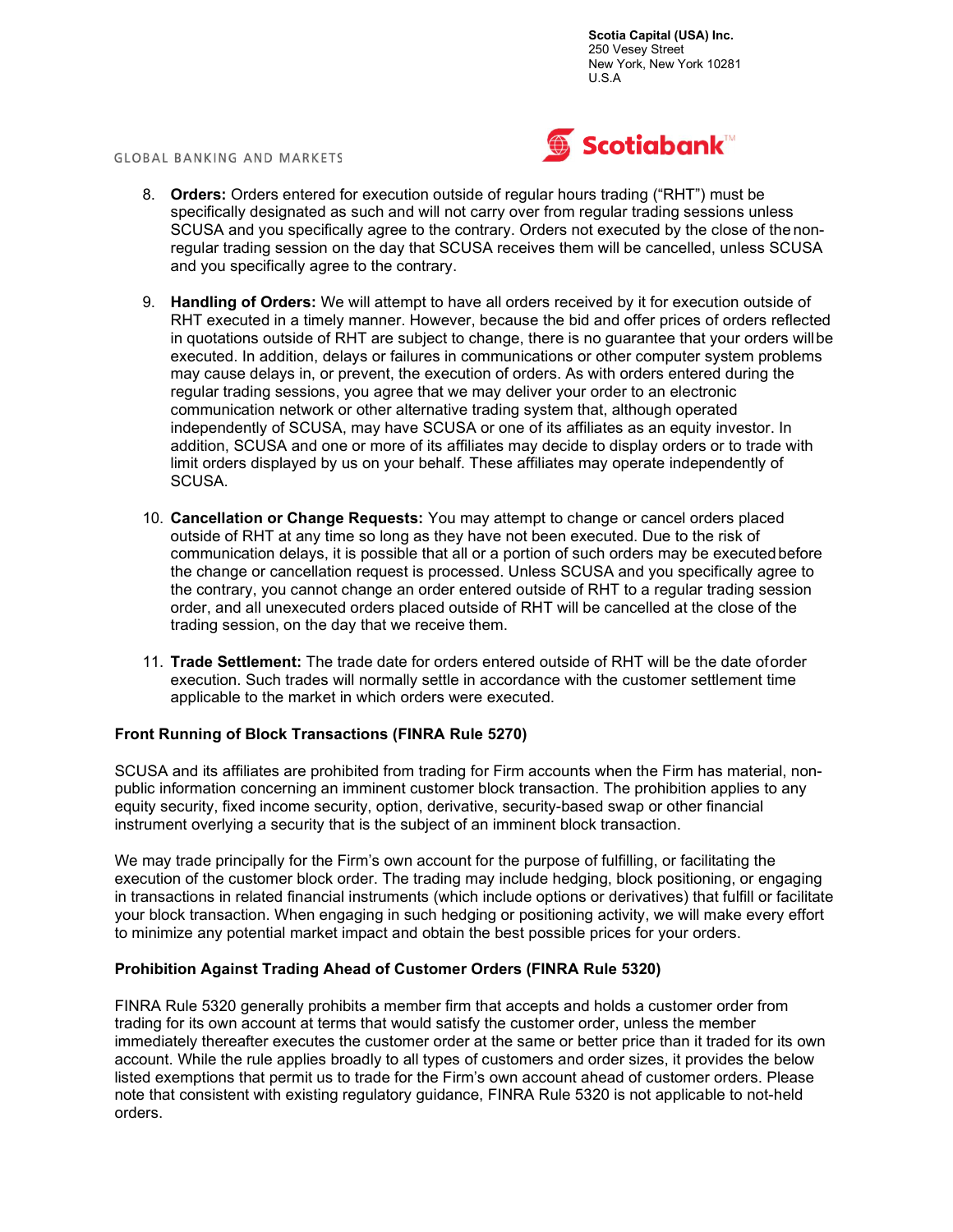#### **GLOBAL BANKING AND MARKETS**



- Large orders (orders of 10,000 or more shares with a total value of greater than \$100,000) and/or orders by institutional accounts are exempted from the requirements of FINRA Rule 5320. We will generally handle such orders in accordance with your instructions. While handling such orders, we may trade for our own account at prices that would satisfy the customer order without having the obligation to immediately thereafter fill the customer order at that price.
- We are permitted under FINRA Rule 5320 to trade for a Firm account while handling your order, unless you inform us otherwise. Please note that you may notify us that you do not consent (optout of consent) by contacting your SCUSA sales representative. Your election may be applied on an order-by-order basis or an all order basis. Such instruction may limit the range of execution alternatives we and our routing destinations are able to offer.
- FINRA Rule 5320 contains a "no knowledge" exemption, which permits a firm to trade for its own account in certain securities provided that the unit trading does not have knowledge of customer orders that would trigger restrictions under FINRA Rule 5320. We maintain and utilize an effective system of internal controls known as information barriers between our trading units. These information barriers are designed to prevent one trading unit from having knowledge of customer orders held by a different trading unit. As such, from time-to-time one trading unit may hold a customer order while another trading unit, without having knowledge of the customer order, executes an order for a Firm account that would satisfy the customer order.

### Clearly Erroneous (FINRA Rule 11890 Series)

A "clearly erroneous" transaction is an execution of an order that was entered in error (e.g., in terms of price, quantity or symbol) and at a price substantially away from, or inconsistent with, the prevailing market for that security at the time of execution. We reserve the right, to be exercised at our discretion, to modify the terms of, or to cancel, transactions that we determine to be the result of clearly erroneous orders placed by a customer or the result of inaccurate market data. Please refer to the FINRA Rule 11890 Series for additional information concerning clearly erroneous transactions and filings. In addition, if the SEC, an SRO, or other applicable regulatory body determines that an executed trade is clearly erroneous or must otherwise be cancelled, we will be required to cancel the trade and will not be able to honor the executed price, any price guarantee or other terms associated with such trade.

## Indications of Interest ("IOIs")

We use certain service providers to advertise IOIs. IOIs are expressions of trading interest that contain one or more of the following elements: security name, side of the market, size, and/or price. When publishing IOIs, we will adhere to the guidance issued by regulators and service providers, including the manner in which we will designate an IOI as a "natural" IOI.

### Professional Customer Designation for Option Orders

SCUSA, as a member of all U.S. Options Exchanges, must comply with rules and regulations of those exchanges. Exchange rules provide certain marketplace advantages to public customer orders over non-customer orders, such as priority over non-customer orders and Market-Maker quotes at the same price, and, in most cases, the absence of transaction fees for the execution of public customer orders. Exchange rules dictate that orders placed by non-customers, or "Professional Customers", be designated a "Professional Order" in order to distinguish customer orders from non-customer orders. A Professional Customer is any person or entity that is not a broker or dealer in securities and who places more than 390 orders in listed options per day on average during a calendar month. A customer's orders will need to be marked Professional for an entire quarter if they exceed the 390 average daily order threshold during any month in the preceding quarter. This notice is to inform you of our obligation to mark your orders as Professional Customer if you determine your trading meets the volume criteria.